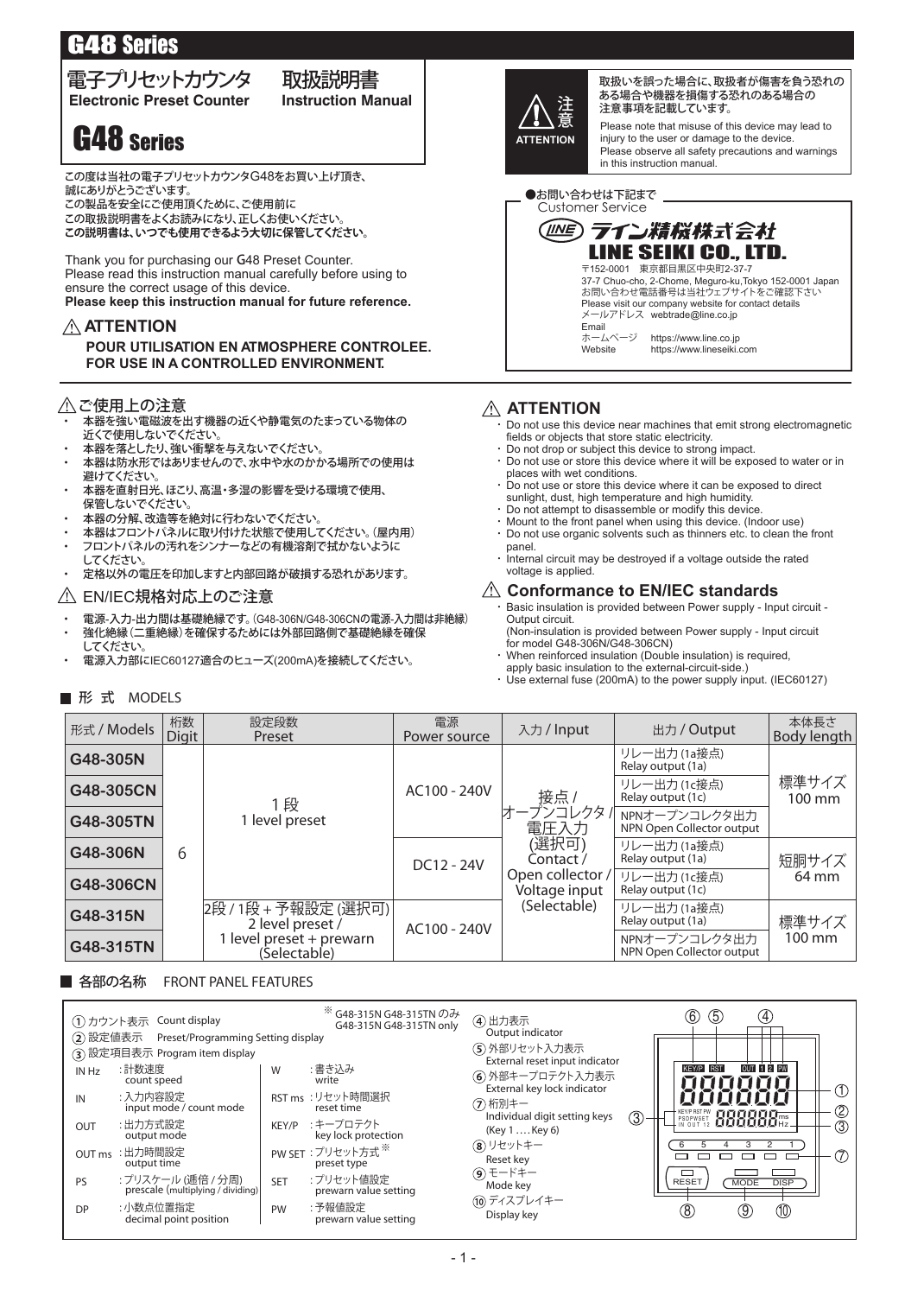#### 基本操作 BASIC OPERATION

動作モードとプログラムモードの切替えを |MODE| キーと| DISP | キーにて行います。 G48は動作モードとプログラムモードの2つのモードにて操作をします。動作モードでは通常の計数及びプリセットを行い、プログラムモードでは計数速度、入力方式等の初期設定を行います。

The G48 has 2 operation modes. Settings such as selection of input modes and count modes are done in the Program Mode.

Counting and Preset Values setting are done in the Run Mode. Use the  $\boxed{\text{MODE}}$  key to enter the Program Mode and the  $\boxed{\text{DISP}}$  key to return to the Run Mode. プログラムモード 動作モード RUN MODE PROGRAM MODE 1 段設定タイプ カウント値 1 Level Preset Type count value 設定方式 計数速度 入力方式 計数方式 MODE ※ count mode ■計数速度 入力方式<br>count speed input mode 設定値 preset type .<br>value キープロテクト 出力方式 count value カウント値 count value カウント値 key lock ※ "設定方式" はG48-315N / G48-315TN にのみ表示されます 2 段設定 DISP<sup>1</sup> utput mode (1 段設定+予報) 1st level preset value 1段目設定値 2段目設定値 "Preset Type" is displayed only for models G48-315N and G48-315TN. タイプ リセット時間 出力時間 2nd level preset value er<br>Et time output time 2 Level Preset カウント値 カウント値 DISP<sup>1</sup> DISP<sup>1</sup> (1 Level Preset count value | DISP | count value 書き込み (ルット時の)<br>- 初期値の設定) 小数点位置指定 | フリスケール(分周) | フリスケール(逓倍) | 動作方式 + Prewarn) Type ——<br>設定値<br>preset value decimal point<br>position decimal point **the prescale contained** prescale position prewarn value 設定値 予報設定値PW operation mode write (setting of initial value at resetting) プリセット値の設定方法 HOW TO PROGRAM PRESET VALUE ● 2段目設定値または予報設定値を、現在値100から2500に変更。 In case that 2 level preset value or prewarn value is changed from 100 to 2500.  $\bigoplus$  ~ 5 2) 1)  $\overline{DISP}$   $\uparrow$ ーを押して、2段目設定値SET2または予報設定値PWを表示させます。 (SET2またはPW表示ランプ点灯) , 95 Press <u>[DISP]</u> key to make the lower display show 2 level preset value or prewarn value. (Indicator "SET 2" or "PW" turns on.)<br>2) 桁別キーを押して、プリセット値を変更します。(下段全桁が表示され変更中の桁が点滅表示になります)<br>1 - 6で対応する桁の数値を変更します。数値は桁別キーを押すことにより右図の通り 0 → I → 2 → 3 → 8 → 9 → 7 → 7 Use digit key 1 - 6 to edit preset value. (all digits of the lower display turn on, and the digit to be edited is blinking.) 1) 95 Change preset value key by using digit keys of 1 - 6 and the numerical value is shifted as shown on the right figure by pressing digit key.<br>※但し、6は右図のようになっており、-(マイナス)の数値を設定する際には、このキーを使用します。 95 As to the 6 key, the numerical value is shifted as shown on the right figure and the final - is used to edit minus (-) preset value. 数値変更後3秒間キー入力が無い場合、数値が確定します。 (数値の点滅が終了し、設定は終了となります) 3) Edited numerical values are memorized automatically if there is no key operation for 3 seconds.  $\frac{35}{2}$   $\frac{100}{2}$  3) 95 <u>6 5 4 3 2 1</u> (The digit stops blinking and this means the programming is completed.)  $\sqrt{\frac{2}{MOD}}$ ※ 1段目設定値の設定・変更については、<u>DISP</u>|キーの切替は不要です。<br>The <mark>DISP</mark>|key is not used to set the 1 level preset value. S E T 設定内容 (※次のページに続きます) PROGRAMMING  $\bullet$  プリセット方式 $\overset{\text{\tiny $\text{X$}}}{\sim}$ 段出力・1段出力+予報出力のいずれかを選択します。 ※ E48-315N / E48-315TNのみ Preset Type 2-level preset or 1-level preset + prewarn can be selected. Default setting is 2-level preset. ※ E48-315N / E48-315TN only ● 計数速度 30Hz,1000Hz,5000Hzのいずれかを選択します。 Count Speed 30Hz, 1000Hz, or 5000Hz can be selected. Default setting is 30Hz. ● 入力方式 接点/オープンコレクタ、電圧入力のいずれかを選択します。 Input Mode Contact / Open collector or Voltage input modes can be selected. Default setting is Contact/Open Collector. 下記の5種類の計数方式が選べます。 ● 計数方式 個別入力( ) Count Mode One of the following 5 count modes can be selected. 1回別人刀 ( 出当 <sub>0</sub>0) (6桁) - 9 9 9 9 <del>4 = +</del> 0 <del>4 = +</del> 9 9 9 9 9 9<br>ADD SUBTRACT INPUT <sup>(6 Digit)</sup> (6桁)<br>( 6 Digit ) Default setting is : 0 : H 入力A<br>Input A L H 入力B<br>Input B L 3 3  $\frac{1}{1}$  1  $\frac{1}{2}$  1  $\frac{1}{2}$  1  $\frac{1}{2}$  1  $\frac{1}{2}$  1  $\frac{1}{2}$  1  $\frac{1}{2}$ 2 ※入力はオープンコレクタの例<br>The example shown is open カウント値<br>collector input mode. Count value カウント値<br>Count value QUADRATURE INPUT - <sup>99999</sup> <sup>0</sup> <sup>999999</sup> 0 999999 加算 ( ) 位相差入力 ( ) (6桁)<br>( 6 Digit ) (6桁)<br>( 6 Digit ) ADD INPUT 入力A : カウント入力<br>Input A : count input H <u>uun muun n</u> H **FLITITITI** 入力A<br>Input A Input A 入力A mput A . count in<br>入力B : 入力禁止 L L **LILILILLI** H H TMA N Input B : count prohibit 書き込み値 : 0 入力B<br>Input B 入力B<br>Input B L L 5 Initial value : 0 3 3 3  $\frac{1}{3}$   $\frac{1}{2}$ 2 2 2 2  $+$ <sup>2</sup> 1 1 1 ※入力はオープンコレクタの例 Count value カウント値 ※入力はオープンコレクタの例 Count value カウント値  $\mathsf{C}$ The example shown is open collector input mode. 0 The example shown is open collector input mode. 0 - 99999 減算 ( ) 指示入力 ( ) (6桁)書き込み値<br>(6 Digit ) Write in value SUBTRACT INPUT  $DIRECTION INPUT$   $(6\frac{1}{10})$  99999 + 0 + 9999999 (6桁)<br>( 6 Digit ) Input A: count input 入力A:カウント入力 H 入力A<br>Input A Input A 入力A H titi L 入力B:入力禁止<br>Input B: count prohibit L H 入力B<br>Input B 入力B<br>Input B H 書き込み値:10 L Initial value: 10 10 L Count value カウント値  $\overset{\scriptscriptstyle9}{\--}$  8 3 3 2 2 2 2  $\overline{\ }$  6  $1$   $\overline{\phantom{1}}$  1 書き込み値より減算し Count value カウント値 0 設定値にて出力<br>Subtracts from initial value ※入力はオープンコレクタの例 ペンパック ファンコレクメッカック インプロセクタの例 インディング (※入力はオープンコレクタの例<br>The example shown is open formation of the example shown is open The example shown is open collector input mode. and outputs at preset value. collector input mode. ● 出力方式 下記の6種類の計数方式が選べます。 OUTPUT MODE One of the following 6 output modes can be selected. Default setting is . スタンダード出力 インショット・コンピュート 出力時間設定モードにてワンショットとホールド(2段設定の1段目と予報はホールド1、ホールド2)の選択が可能です。<br>Standard Outout コロコロコロコロコロコロコ Output occurs when count value reaches preset value.<br>|Different output conditions can be set. (One-Shot (10~9990ms), Hold, Hold1, Hold2 ) カウント値と設定値が一致した時のみ出力します。各タイプの各出力が一致出力になります。 一致出力 E9..RL Equal Output Output occurs only when and continues as long as count value is equal to preset value. 下限のコンパレーター出力です。位置決め等に最適です。1段設定の出力が下限出力になります。 Lower Limit Output 下限出力 且 Output occurs when count value reaches below the set value. 上限のコンパレーター出力です。位置決め等に最適です。1段設定の出力が上限出力になります。 上限出力 扭 Upper Limit Output Output occurs when count value reaches above the set value. 上下限出力 上下限のコンパレーター出力です。位置決め等に最適です。2段設定の1段目が下限、2段目が上限出力になります。 昆虫 Upper - Lower Limit Output Output occurs when count value reaches below (Lower) or above (Upper) the set value. 上上限出力 上限1、上限2のコンパレーター出力です。2段設定の1段目、2段目が上限出力になります。 UL-800 Upper 1 - Upper 2 Limit Output Output occurs when count value reaches above the set value.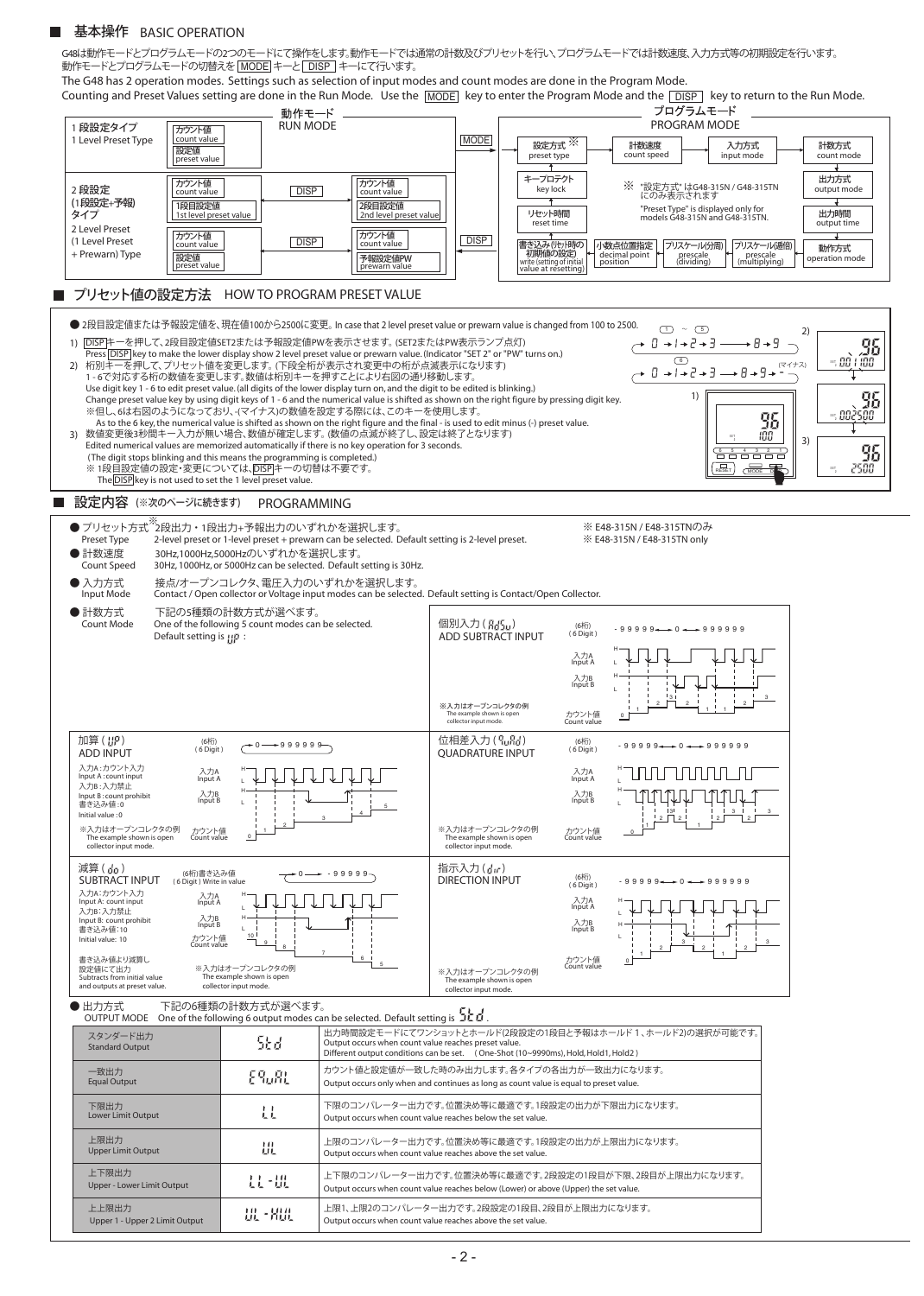#### ● 出力時間 Output Time

出力方式がスタンダード出力の場合、出力時間はワンショットとホールド、ホールド1、ホールド2があります。

For Standard Output Mode, all the Output Time are available.

出力方式がスタンダード出力以外の場合、出力時間はHOLD(ホールド)に固定され、条件を満たしている間自己保持します。

For other Output Modes than Standard, only HOLD output time is available.

| ホールド<br>Hold       | Hold      | 設定値にて自己保持<br>Output is Latched until a Reset signal is sent.                                | 1段設定の出力、2段設定の2段目、1段+予報設定のメイン出力に対応します。<br>1 Level Preset, OUT2 of 2 Level Preset, OUT of Prewarn + 1 Level Preset |  |  |  |
|--------------------|-----------|---------------------------------------------------------------------------------------------|------------------------------------------------------------------------------------------------------------------|--|--|--|
| ホールド1<br>Hold 1    | Hold-L    | OUT2の復帰タイミングまで自己保持<br>Output is Latched until Output 2 goes away.                           | 2段設定の1段目、1段+予報設定の予報出力に対応します。                                                                                     |  |  |  |
| ホールド2<br>Hold 2    | Hold-2    | OUT2に関係なく自己保持<br>Output is Latched until a Reset signal is sent, independent from Output 2. | OUT1 of 2 Level Preset, PW of Prewarn + 1 Level Preset                                                           |  |  |  |
| ワンショット<br>One Shot | 10~9990ms | 10ms単位のセットが可能<br>Output time can be set from $10 \sim 9990$ ms (at 10ms steps).             | 各タイプの各出力に対応します。<br>All Models                                                                                    |  |  |  |

● 動作方式 Operation Mode

下記の7種類の動作方式があります。<br>There are 7 Operation Modes available.

The output below refers to the 1 Level Preset model, OUT2 of 2 Level Preset Model and to the 下記の出力は1段設定の出力、2段設定の2段目出力、1段+予報設定のメイン出力に該当します。 出力方式がスタンダード出力以外の場合、動作方式はA動作に固定されます。

OUT in the Prewarn + 1 Level Preset Model. Default setting is Mode A.

| A動作<br>Mode A |                                                                                                                                                                                      | 出力中カウント可能<br>Unit counts during output signal duration.                                                                                              | オーバーラン                 |  |
|---------------|--------------------------------------------------------------------------------------------------------------------------------------------------------------------------------------|------------------------------------------------------------------------------------------------------------------------------------------------------|------------------------|--|
| B動作<br>Mode B |                                                                                                                                                                                      | 出力中カウントロック<br>Unit does not count during output signal duration.                                                                                     | (オートリセットなし)<br>Overrun |  |
| C動作<br>Mode C |                                                                                                                                                                                      | 出力後カウントロック<br>Unit does not count during and after output signal duration.                                                                           | (Without Auto-Reset)   |  |
| D動作<br>Mode D |                                                                                                                                                                                      | 出力立上がりエッジリセット<br>Unit resets at rising edge of output signal.                                                                                        |                        |  |
| E動作           |                                                                                                                                                                                      | 出力立下がりエッジリセット(出力時間がワンショットの場合のみ設定可)                                                                                                                   |                        |  |
| Mode E        |                                                                                                                                                                                      | Unit resets at falling edge of output signal. (For One-Shot Output time only)                                                                        | オートリヤット                |  |
| F動作<br>Mode F | 出力立下がりエッジリセット、出力中表示ラッチ(出力時間がワンショットの場合のみ設定可)<br>Auto-reset at falling edge of output. Display is frozen during output although counting is available. (For One-Shot Output time only) |                                                                                                                                                      | Auto-Reset             |  |
| G動作<br>Mode G | ы                                                                                                                                                                                    | 出力立下がりエッジリセット、出力中カウントロック(出力時間がワンショットの場合のみ設定可)<br>Auto-reset at falling edge of output. Does not count during output. (For One-Shot Output time only) |                        |  |

● プリスケール Prescale

プリスケールは逓倍設定と分周設定の両方が設定できます。

それぞれ次の範囲内で設定可能です。逓倍値:0.001-99.999 / 分周値:1-999<br>For prescale, both multiplier and divider can be set.

Each value can be set within the following range. Multiplier : 0.001 - 99.999 / Divider : 1-999

・ 逓倍値と入力パルスと表示の関係は次の式で表されます。

表示値 = 入力パルス x 逓倍値

・ The formula on displayed value and the input pulse and the multiplier value is following.

Display value = Multiplier x Number of Input pulse

・ 分周値と入力パルスと表示の関係は次の表で表されます (分周値 = 3の場合)

| 分周値 (例) |          |                                                           |                                      |                          |                                         |                                                      |             |                |               |                               |   |                     |   |   |          |
|---------|----------|-----------------------------------------------------------|--------------------------------------|--------------------------|-----------------------------------------|------------------------------------------------------|-------------|----------------|---------------|-------------------------------|---|---------------------|---|---|----------|
| カパルス    | $\cdots$ | $\overline{ }$<br>-<br>◡                                  | $-\Delta$                            | $-3$<br>◡                | $\sim$<br>$\overline{\phantom{a}}$<br>▵ | $\overline{\phantom{a}}$<br>$\overline{\phantom{a}}$ | $\sim$<br>v | $\overline{a}$ | $\sim$        | $\overline{\phantom{0}}$<br>ے |   | $\overline{ }$<br>ے | 6 |   | $\cdots$ |
| 데트      | $\cdots$ | $\overline{\phantom{0}}$<br>$\overline{\phantom{a}}$<br>∼ | $\overline{\phantom{0}}$<br>- 1<br>∸ | $\overline{\phantom{0}}$ | $\sim$                                  | -                                                    | υ           | ◡              | $\Omega$<br>U |                               | ۰ |                     | ▵ | ∠ | $\cdots$ |

<例> 円周50cmのローラーに分解能200pprのエンコーダを取付け、ローラーの回転距離を cm単位で表示させる場合、逓倍値を50、分周値を200に設定します。

・ The relation between the displayed value and the input pulse and the divider value is shown in the table below. (Divider value is set to 3.)

| Divider value  |          |                                                 |  |  |        |                |        |  |                          |                          |  |   |   |          |
|----------------|----------|-------------------------------------------------|--|--|--------|----------------|--------|--|--------------------------|--------------------------|--|---|---|----------|
| Input pulse    | $\cdots$ | $\overline{a}$<br>$\overline{\phantom{a}}$<br>ر |  |  | $\sim$ | $\overline{a}$ | $\sim$ |  | $\overline{\phantom{a}}$ | $\overline{\phantom{0}}$ |  | 6 |   | $\cdots$ |
| <b>Display</b> | $\cdots$ | $\overline{\phantom{0}}$<br>∸                   |  |  |        |                | U      |  |                          |                          |  | ∠ | ∠ | $\cdots$ |

<Example> In case of fitting a 200ppr encoder on a roller of 50cm-circumference which displays the distance traveled by the roller in centimeters, set the multiplier at 50 and the divider at 200.

● 小数点位置指定 Decimal Point Position

● 小数点位置指定 Decimal Point Position 小数点なし、もくしくは3ヶ所(0.0, 0.00, 0.000)の4つのうちのいずれか1つを指示します。<br>Decimal point position can be selected from the following settings: 0,0.0,0.00,0.000. Default setting is 0.

WRITE (Setting of initial value at resetting)

● リセット時間 Reset Time

●キープロテクトKey Lock

Any desired value can be set on the unit as the starting count value of the counter. The counter will add to or subtract from the set value. Upon every reset, the set value will be displayed. Default setting is 0. ● 書き込み(リセット時の初期値の設定) 表示上に任意の数値を書き込むことができます。書き込み値よりカウントすることができます。<br>- WRITE (Setting of initial value at resetting) リセット動作を行うと、カウント表示値が書き込み値に置き換わります。 Reset time sets minimum pulse time of remote reset signal. Reset time can be set to 2ms or 20ms. Default setting is 20ms. リモートリセット信号の最小パルス時間を設定します。2msまたは20msのいずれかを指示します。 There are 4 protection levels. Default setting is Level 1. 4つのレベルがセットできます。

> Protection level can be selected in the Program Mode. Key lock is active when the key lock terminal is ON.

プログラムにて4つのレベルから 選択したものがキープロテクト端子 ONにて有効となります。

| レベル1<br>Level 1 |     | プログラム禁止<br>Lock program                                              |
|-----------------|-----|----------------------------------------------------------------------|
| レベル2<br>Level 2 |     | プログラム禁止、フロントリセット禁止<br>Lock program & front key reset                 |
| レベル3<br>Level 3 |     | プログラム禁止、プリセット禁止<br>Lock program & preset                             |
| レベル4<br>Level 4 | ! 보 | プログラム禁止、フロントリセット禁止、プリセット禁止<br>Lock program, front key reset & preset |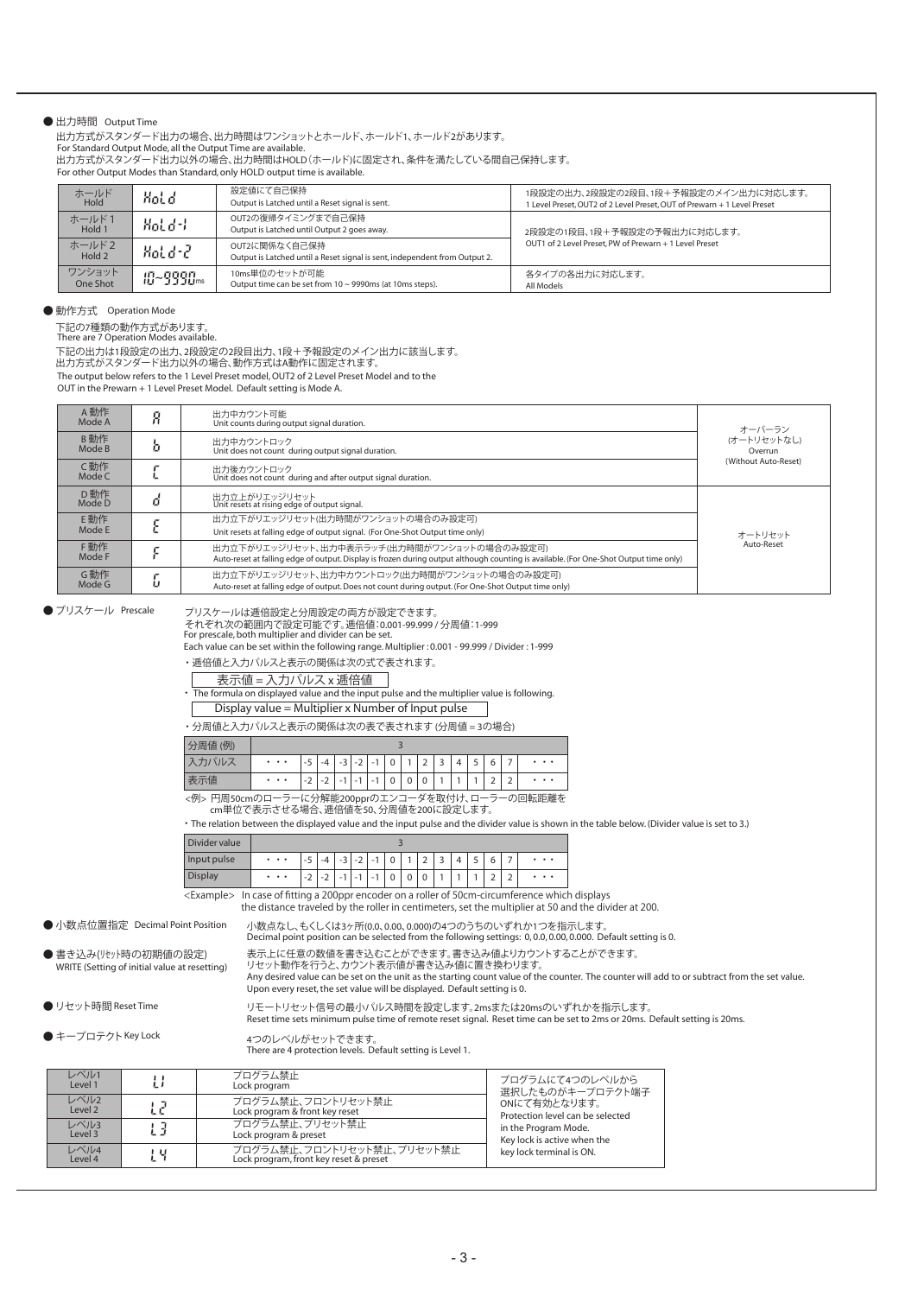PROGRAM MODE OPERATION プログラムモードの操作図

キーにてプログラム項目を選択し、桁別キーにてセットを行います。 <u>|MODE</u>|キーにてブログラム項目を選択し、桁別キーにてセットを行います。<br>Press <u>[MODE]</u> to select program menu items. Press individual digit setting keys to change setting values.

|             | プログラム項目<br>Program Item                                                                   | 表示<br>Program Item Display                                                                                                                                    | 設定内容<br><b>Setting Values</b>                                                                                                                                                                                                                                                                                                                                                                                                                                                                        | 設定キー<br><b>Setting Key</b>                                                                                                        | 工場出荷の既定値<br>Default Value                                                                                      |
|-------------|-------------------------------------------------------------------------------------------|---------------------------------------------------------------------------------------------------------------------------------------------------------------|------------------------------------------------------------------------------------------------------------------------------------------------------------------------------------------------------------------------------------------------------------------------------------------------------------------------------------------------------------------------------------------------------------------------------------------------------------------------------------------------------|-----------------------------------------------------------------------------------------------------------------------------------|----------------------------------------------------------------------------------------------------------------|
|             | プリセット方式※<br>preset type<br><b>MODE</b>                                                    | ※ "設定方式" は<br>G48-315N/G48-315TN<br>にのみ表示されます<br>PW<br><b>SET</b><br><b>P.EYP</b><br>"Preset Type" is displayed<br>only for models G48-315N<br>and G48-315TN. | $\sub{P}{r} \rightarrow P P \rightarrow$<br>っこ 2段設定 - ここ 1段設定+予報設定<br>こしし 2-level preset. しし 1-level preset + prewarn.                                                                                                                                                                                                                                                                                                                                                                               | 桁別キーNo.1にて<br>設定項目を変更<br>Key 1 will select<br>the desired value                                                                   | 70 - <sup>2段設定</sup><br>CLL 2-level preset.                                                                    |
|             | 計数速度<br>count speed<br><b>MODE</b>                                                        | IN Hz                                                                                                                                                         | $\gamma$ 30 $\longrightarrow$ 1000 $\longrightarrow$ 5000 $\gamma$                                                                                                                                                                                                                                                                                                                                                                                                                                   | 桁別キーNo.1にて<br>設定項目を変更<br>Key 1 will select<br>the desired value                                                                   | $\frac{717}{211}$ (Hz)                                                                                         |
|             | 入力方式<br>input mode<br><b>MODE</b>                                                         | IN                                                                                                                                                            | $\overline{C_0 \longrightarrow B_0}$<br>♪が接点/オープンコレクタ入力、アが電圧入力<br>is contact/open collector input mode.<br>is voltage input mode.                                                                                                                                                                                                                                                                                                                                                                    | 桁別キーNo.1にて<br>設定項目を変更<br>Key 1 will select<br>the desired value                                                                   | n (接点/<br>オープンコレクタ<br>入力負論理)<br>(contact/<br>open collector)                                                   |
|             | 計数方式<br>count mode<br><b>MODE</b>                                                         | IN                                                                                                                                                            | ᢞ᠊ᡌᢪᢇᠯᠣᢇᡏᠯᠯᡱᡆᢇᠲᡆᡏᠯ <del>ᡆᢇ</del> ᡀ᠈᠊                                                                                                                                                                                                                                                                                                                                                                                                                                                                 | 桁別キーNo.1にて<br>設定項目を変更<br>Key 1 will select<br>the desired value                                                                   | HP (加算)<br>(Add)                                                                                               |
|             | 出力方式<br>output mode<br><b>MODE</b>                                                        | (1段設定)<br><b>OUT</b><br>(1 level preset)<br>(2段設定)<br>(2 level preset)<br>(1段設定+予報設定)<br>(1 level preset + prewarn)                                           | <mark>╭SEd→E9wRL→LL→UL</mark> ¬<br>~SEd→E9wRL→LL+UL→UL+KUL→<br>~ዄ₫→£‰ℝ∽                                                                                                                                                                                                                                                                                                                                                                                                                              | 桁別キーNo.1にて<br>設定項目を変更<br>Key 1 will select<br>the desired value                                                                   | 5Ed                                                                                                            |
|             | 出力時間<br>output time                                                                       | OUT ms<br>(1段設定出力)<br>(1 level preset output)                                                                                                                 | $\sim$ Mot d $\rightarrow$ 1000 $\neg$<br>出力方式が「まま 以外は苦毒 書に固定<br>The output time will automatically become<br>$H_{\Omega}$ , $f$ if the output mode is different than $\frac{1}{2}f$                                                                                                                                                                                                                                                                                                                 | 桁別キーNo.2 - 4にて<br>対応の数値を変更<br>Keys 2 - 4 will change<br>digits<br>桁別キーNo.1にて<br>設定項目を変更<br>Key 1 will select<br>the desired value | Hol d                                                                                                          |
|             | <b>MODE</b>                                                                               | OUT1 ms<br>(2段設定の1段目出力)<br>(1段+予報設定の予報出力)<br>(Output 1 of 2 level preset or<br>prewarn output of 1 level preset +<br>prewarn)                                 | y Hold-F⇒Hold-2→000 →<br>The output time will automatically become<br>$\frac{1}{10}$ of if the output mode is different than $\frac{1}{2}$ of<br>┌{}------------------{{--}}                                                                                                                                                                                                                                                                                                                         | 桁別キーNo.2 - 4にて<br>対応の数値を変更<br>Keys 2 - 4 will<br>change digits<br>桁別キーNo.1にて<br>設定項目を変更<br>Key 1 will select<br>the desired value | $Hod-d-1$                                                                                                      |
| <b>MODE</b> |                                                                                           | OUT <sub>2</sub> ms<br>(2段設定の2段目出力)<br>(1段+予報設定のメイン出力)<br>(Output 2 of 2 level preset or<br>output of 1 level preset + prewarn)                               | $\sim$ Mot $d \rightarrow 0000$ $\rightarrow$<br>出力方式が「よけ 以外は片計 かに固定<br>The output time will automatically become<br>$\frac{11}{11}$ $\frac{1}{11}$ if the output mode is different than $\frac{11}{11}$ $\frac{1}{11}$<br>$\rightarrow \mathbb{S} \longrightarrow \mathbb{S} \longrightarrow \mathbb{S} \longrightarrow \mathbb{S} \longrightarrow \mathbb{S} \longrightarrow \mathbb{S} \longrightarrow \mathbb{S}$                                                                                | 桁別キーNo.2 - 4にて<br>対応の数値を変更<br>Keys 2 - 4 will<br>change digits<br>桁別キーNo.1にて<br>設定項目を変更<br>Key 1 will select<br>the desired value | HoL d                                                                                                          |
|             | 動作方式<br>operation mode<br><b>MODE</b>                                                     | ξP                                                                                                                                                            | $\rightarrow \stackrel{P}{H} \rightarrow \stackrel{P}{H} \rightarrow \stackrel{P}{H} \rightarrow \stackrel{P}{H} \rightarrow (\stackrel{P}{H} \rightarrow (\stackrel{P}{H} \rightarrow \rightarrow (\stackrel{P}{H}) \rightarrow (\stackrel{P}{H}) \rightarrow \cdots$<br>出力方式が「上」以外は上ア「月に固定<br>(E)、(F)、(G)はOUTまたはOUT2が<br>ワンショット出力時のみ設定可<br>Only mode A can be set if the output mode is<br>different than 55<br>Mode E, F, G, can only be set if OUT or OUT 2<br>is programmed to one shot output. | 桁別キーNo.1にて<br>設定項目を変更<br>Key 1 will select<br>the desired value                                                                   | ! ローロ (A動作)<br>ヒアニロ (Mode A)                                                                                   |
|             | プリスケール(逓倍)<br>prescale<br>(multiplying)<br><b>MODE</b>                                    | PS<br>E.PS                                                                                                                                                    | ~9←9→1→2→-------------8→9→<br>設定範囲は0.001 - 99.999<br>Prescale multiply setting range: 0.001 - 99.999                                                                                                                                                                                                                                                                                                                                                                                                 | 桁別キーNo.1 - 5にて<br>対応桁の数値を変更<br>Keys 1 - 5 will change the<br>corresponding digit                                                  | 1.000                                                                                                          |
|             | プリスケール(分周)<br>prescale<br>(dividing)<br><b>MODE</b>                                       | PS<br>C.d iu                                                                                                                                                  | 設定範囲は1 - 999<br>Prescale divide setting range: 1 - 999                                                                                                                                                                                                                                                                                                                                                                                                                                               | 桁別キーNo.1 - 3にて<br>対応桁の数値を変更<br>Keys 1 - 3 will change the<br>corresponding digit                                                  |                                                                                                                |
|             | 小数点位置指定<br>decimal point<br>position<br><b>MODE</b>                                       | <b>DP</b>                                                                                                                                                     | $\cdot$ 0 $\longrightarrow$ 0.0 $\longrightarrow$ 0.00 $\longrightarrow$ 0.000 –                                                                                                                                                                                                                                                                                                                                                                                                                     | 桁別キーNo.1にて<br>設定項目を変更<br>Key 1 will select decimal<br>point position                                                              | Л                                                                                                              |
|             | 書き込み(リセット時の<br>初期値の設定)<br>write (setting of initial<br>value at resetting)<br><b>MODE</b> | W                                                                                                                                                             | -- <del>^−</del> { ---------} <del>-</del> -{ --{ -<br>※6桁目のみ 6th digit only                                                                                                                                                                                                                                                                                                                                                                                                                         | 桁別キーにて任意に入力<br>Press corresponding<br>numeric keys                                                                                | Л                                                                                                              |
|             | リセット時間<br>reset time<br><b>MODE</b>                                                       | RST <sub>ms</sub>                                                                                                                                             | •20→2-                                                                                                                                                                                                                                                                                                                                                                                                                                                                                               | 桁別キーNo.1にて<br>設定項目を変更<br>Key 1 will select<br>the desired value                                                                   | 20 <sub>(ms)</sub>                                                                                             |
|             | キープロテクトレベル<br>key lock level                                                              | <b>KEY/P</b>                                                                                                                                                  | ┌┝╏╀╾┇┋┵┇╙┑                                                                                                                                                                                                                                                                                                                                                                                                                                                                                          | 桁別キーNo.1にて<br>設定項目を変更<br>Key 1 will select the desired<br>protection level                                                        | $\prod_{i=1}^n\frac{(\mathcal{L}\vec{\wedge}\vec{j}\mathcal{L}1)}{(\mathcal{L}\text{arct}^{(n)})}$<br>(Level1) |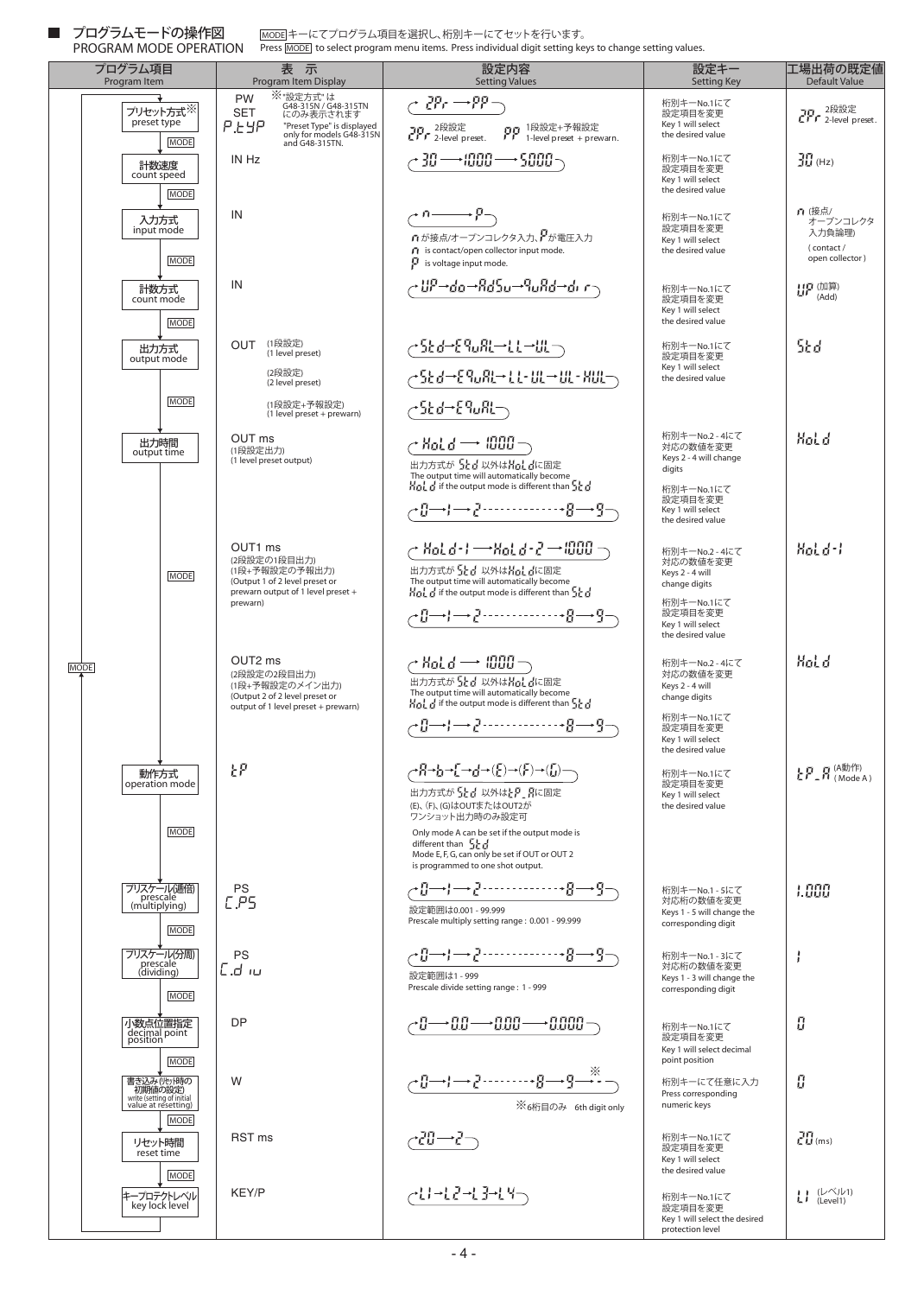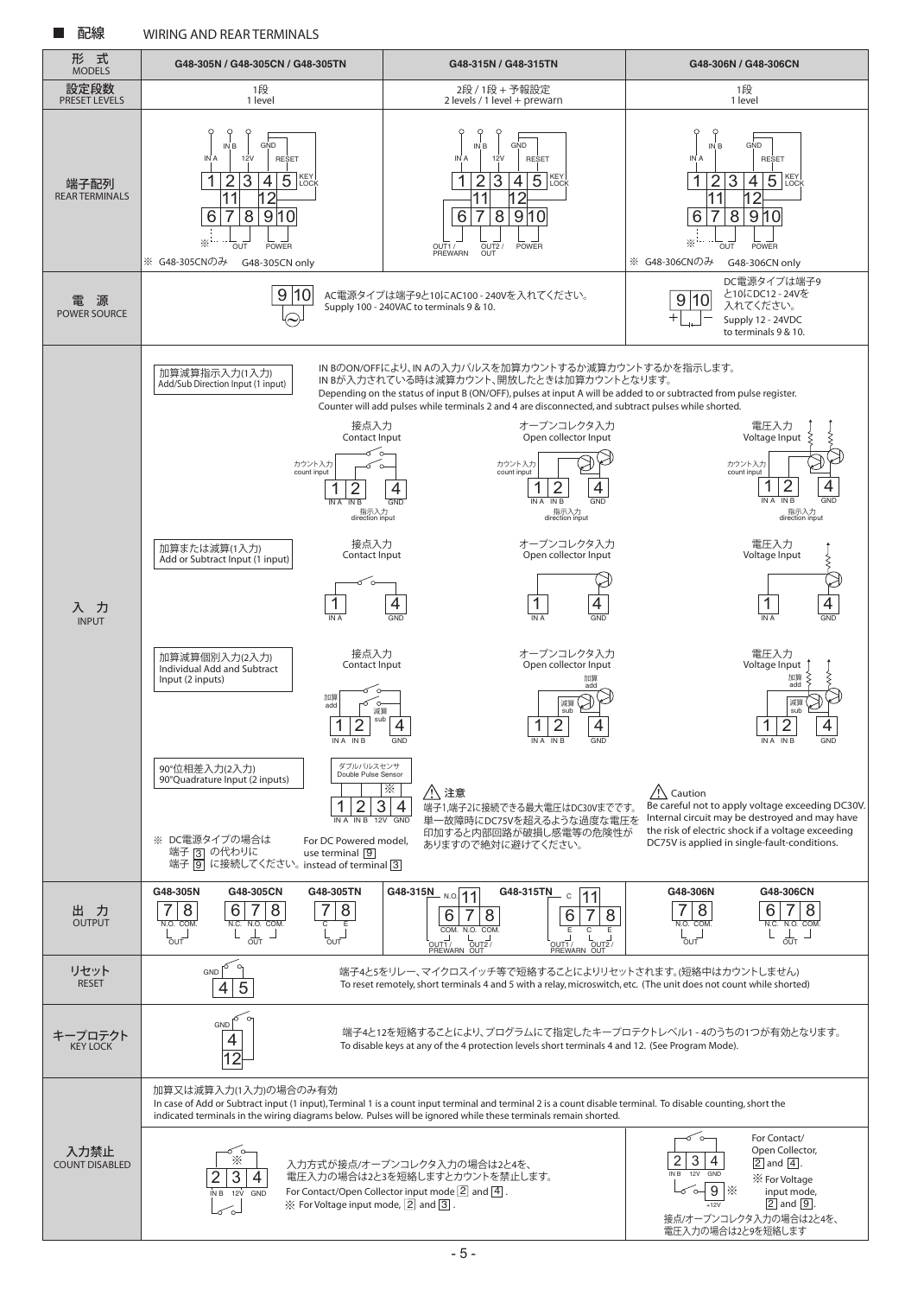#### 動作方式と出力方式の関係 OPERATION MODE AND OUTPUT MODE

プログラムモードにて動作方式( † ド )と出力方式(OUT)の選択ができます。<br>One of the following Operation mode と『 and output mode **OUT** can be selected.

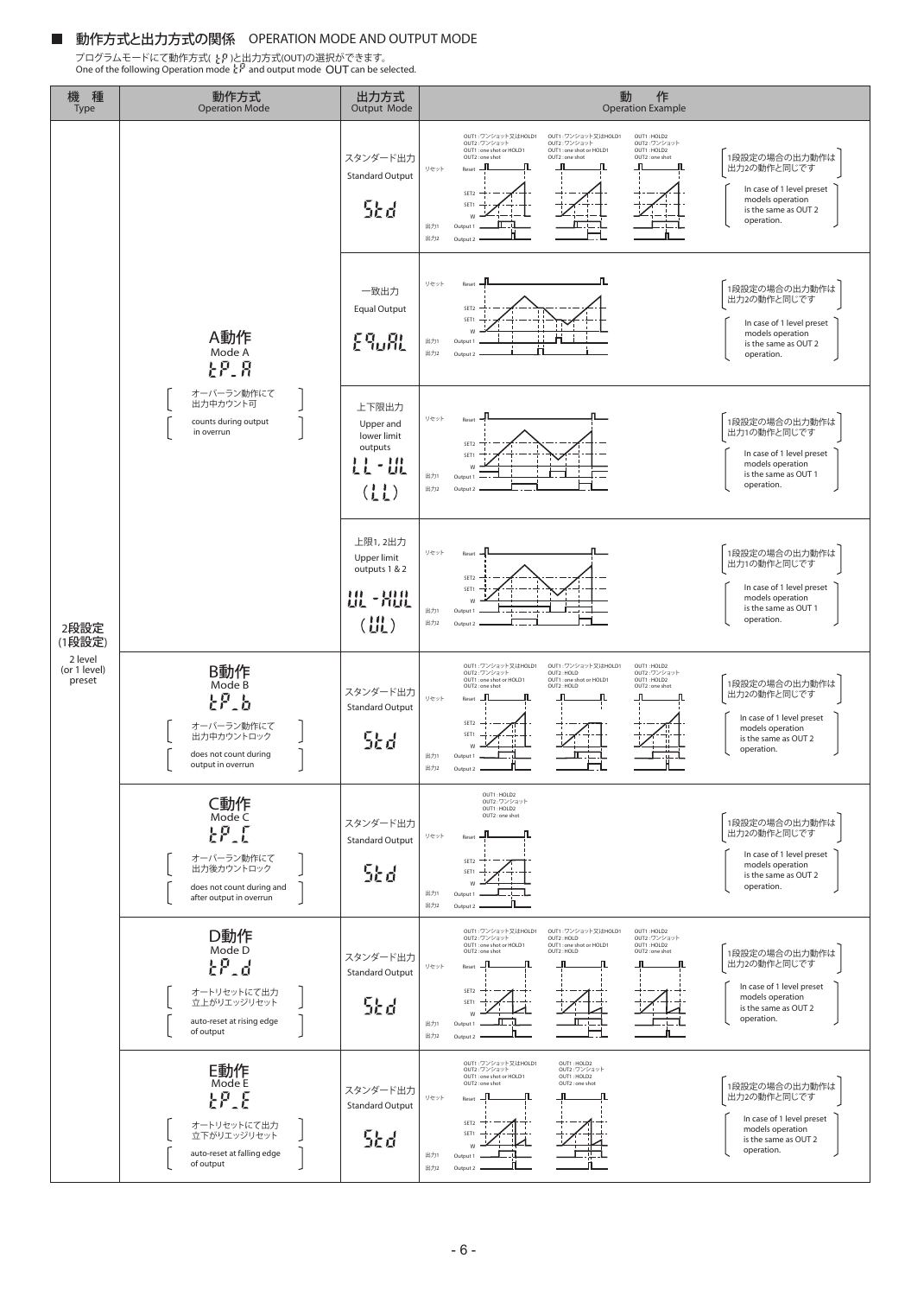

D、E、F、G動作については、2段設定タイプの各動作(メイン設定はSET2,予報設定はSET1)をご参照ください。

自己保持出力は、電断が発生した後電源が復帰すると電断発生時の状態に戻ります。

Modes D, E, F, & G in 1 level preset + prewarn models are similar to those in 2 preset level ones: the main output in these models corresponds to SET 2 and the prewarn corresponds to SET 1.<br>Latched (HOLD) output returns to